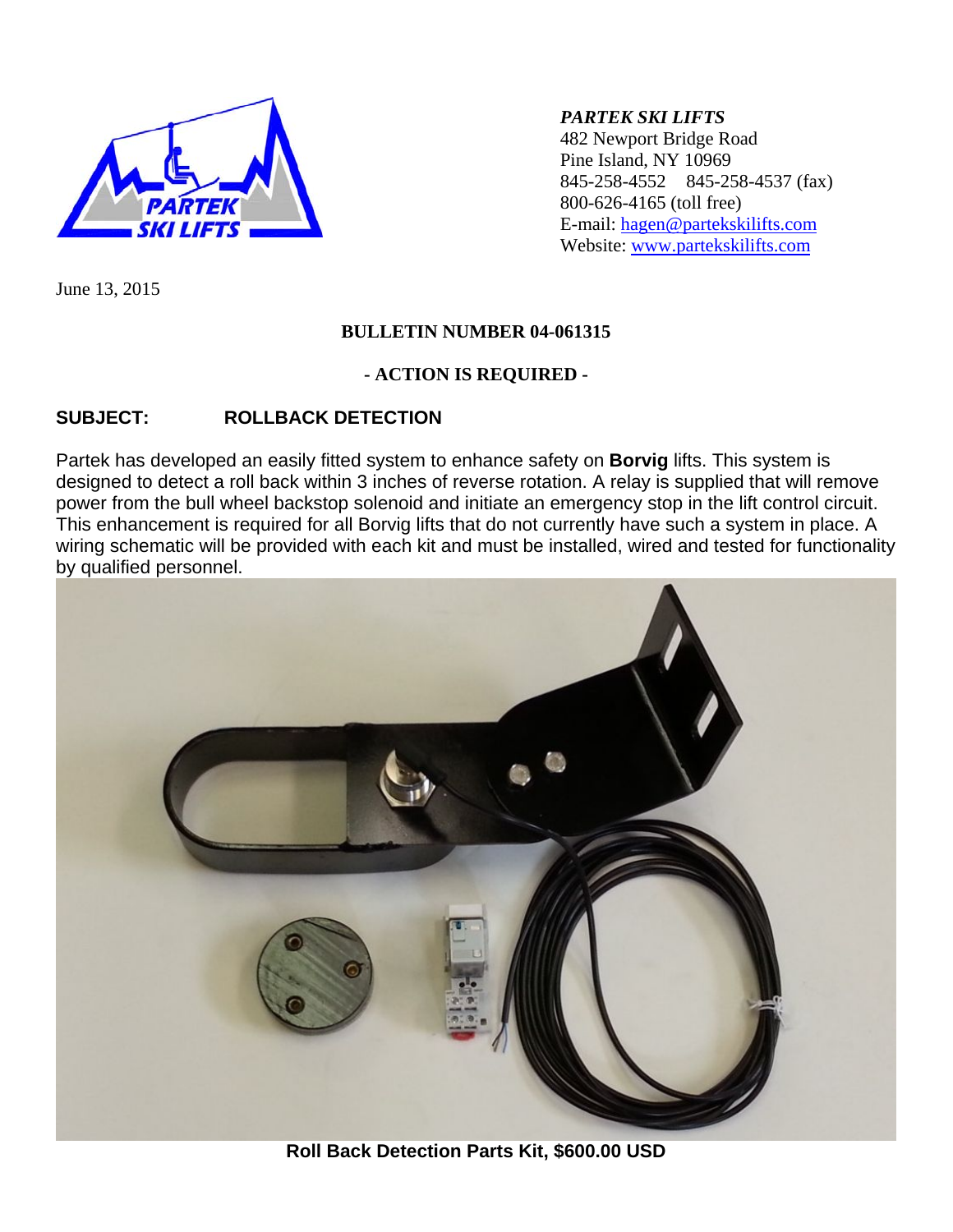

**Roll Back Detection Kit Mounted on Borvig Lift** 

# **PARTEK LIFTS**

The only enhancement required for Partek lifts is the addition of the relay to remove power from the bull wheel backstop solenoid if a roll back is detected or an emergency stop is initiated. Partek lifts are already fitted with a roll back sensor system and braking systems that automatically apply if an emergency stop occurs or roll back is detected. A relay and wiring schematic will be provided which can be installed in the brake cabinet. It must be installed, wired and tested for functionality by a competent individual. **The cost for this kit is \$100.00.**

## **AFFECTED LIFTS**

The lifts affected by this bulletin include Borvig and Partek lifts as well as lifts that have been retrofitted with Borvig or Partek bull wheel back stops. Partek will not enhance or modify braking or backstop systems that were not supplied by Partek or Borvig that are in use on either Borvig or Partek lifts. Partek will not accept responsibility nor state that lifts modified with systems provided by others are compliant with this requirement. Lifts with less than 100 vertical feet are exempt as there is not enough vertical to cause a roll back. Please contact Partek to determine if your lift is exempt. Lifts must comply with this bulletin by December 1, 2015.